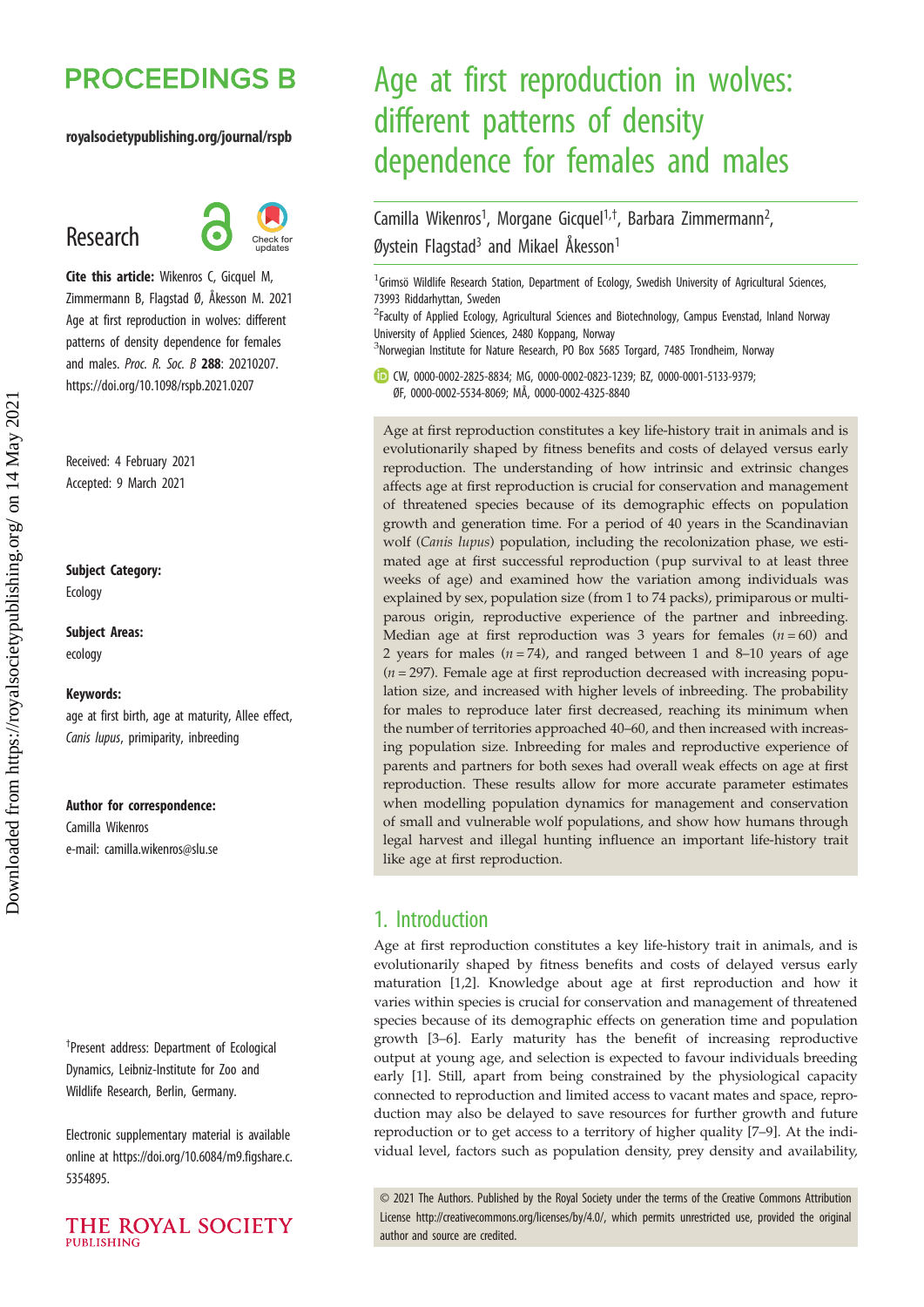2

habitat quality, and varying risk of mortality in the landscape may thus all affect the maturation process [\[9](#page-7-0)–[13](#page-7-0)].

Density-dependent age at first reproduction, with younger first-time breeders when population size is small, may have important consequences for the persistence of long-lived species as a buffer against population fluctuations [[10\]](#page-7-0). For recently re-established or small populations, age at first reproduction is expected to be nonlinearly related to population density [[14\]](#page-7-0), similar to other fitness components. Initially, starting at the founder event, the population may be subject to an Allee effect [\[15](#page-7-0)]. The Allee effect predicts a decrease in age at first reproduction with population growth, as individual fitness may be facilitated by the presence of more conspecifics. When the population approaches carrying capacity and resources become limited for survival and/or reproduction, fitness decreases, with age at first reproduction being positively related to population density. Thus, the success of recolonization or reintroduction of species with initially low densities, possibly experiencing Allee effects, depends partly on age at first reproduction [[16](#page-7-0)].

Since age at first reproduction often is intimately related to body weight [[9,17\]](#page-7-0), it is likely that the environment experienced as a juvenile, including parental provisioning, competition with siblings and social organization, influences when an individual has its reproductive debut. Offspring from a primiparous litter (i.e. first litter of the parents) compared with multiparous litters may be negatively affected, due to less experienced and/or incompletely developed parents [[18\]](#page-7-0). In group living species, older siblings may also act as helpers and increase the fitness and speed up the physical development of younger siblings to attain sexual maturity by providing extra food, protection and training [\[19](#page-7-0)]. However, in canids the effect of older siblings on juvenile fitness traits shows inconsistent patterns and depends on the prevailing ecological conditions and its influence on food competition within family groups [\[20](#page-7-0),[21\]](#page-7-0). The presence of non-reproducing subadults and adults in the family group may thus speed up the maturation of juveniles during times of food surplus, while in turn slow down development when resources are limited [\[22](#page-7-0)].

The wolf (Canis lupus) is a territorial and group living species that has recolonized parts of Europe [\[23](#page-7-0)] and North America [[24\]](#page-7-0) during the last decades. Still, the ranges of the wolf populations are highly fragmented and sometimes populations are small and inbred, making them vulnerable to stochastic demographic effects [[25](#page-7-0)–[27](#page-7-0)]. This puts emphasis on the species' ability to disperse and reproduce. Even though the social ecology of wolves has been extensively studied for almost half a century [\[28](#page-7-0)], there is relatively little information on age at first reproduction and the factors that affect this trait. On rare occasions, breeding wolves may be as young as ten months old [[29,30](#page-7-0)], but most wild wolves seem to start reproducing at two years of age [\[31](#page-7-0)–[34\]](#page-7-0), whereas in some areas female wolves do not normally breed until four years of age [\[35,36](#page-7-0)]. Mech et al. [[37\]](#page-7-0) showed that two wolf populations differing in age at first reproduction also differed in age of maximum body mass, which could be due to genetic differences or differences in food availability. The latter is documented [[9,11\]](#page-7-0) but effects of genetics on age at first reproduction remain to be tested.

The wolf population on the Scandinavian Peninsula is suitable for the study of individual variation in age at first reproduction and the impact of different ecological factors that may affect this important trait for at least two reasons. First, it has been monitored since it was founded in the early 1980s, consisting of only one breeding territory during the first 8 years [[38](#page-8-0)–[40](#page-8-0)]. This was followed by a positive population growth until 2016/2017 when the population consisted of 74 territories with greater than or equal to 2 wolves [[41\]](#page-8-0), and a subsequent decrease to 72 territories in 2017/2018 [[42\]](#page-8-0). This long-term study population is characterized by changing population size and breeding range, which opens up for potential changes in competition for space, resources and mates. Pair dissolution rates among the wolves have been high with an average probability of 0.32 for a pair to dissolve from one year to the next [\[43](#page-8-0)]. Also, after loss of one pair member, the lost partner was most often replaced by a new partner the following winter [\[43](#page-8-0)], and the replacement may be more likely to be a first-time breeder [\[12](#page-7-0)], but this differs between sexes [\[44](#page-8-0)]. Secondly, the population has been subject to fluctuating inbreeding levels, which gives us the opportunity to study the effect of inbreeding and immigration on age at first reproduction [[45\]](#page-8-0). Inbreeding depression has been documented on several life-history traits linked to reproduction and possibly survival [[40,45,46](#page-8-0)]. During the study period, an immigration event led to genetic rescue, with increased population growth as a result [[45\]](#page-8-0). The probability of finding a partner and reproducing for immigrant offspring was more than twice that of inbred offspring of resident wolves [[45\]](#page-8-0). Still, we did not investigate if immigrant offspring also mated earlier than resident wolves. Even though there are few studies on the effect of inbreeding on the rate of maturation in mammals, there are studies showing negative effects of inbreeding on growth rate [[47,48\]](#page-8-0) and body condition [\[49](#page-8-0)], where less developed individuals in poor condition may be expected to stay longer with their parents and thus delay their reproduction.

With data from the recently recolonized but rather isolated wolf population on the Scandinavian Peninsula, we gain better understanding of factors influencing age at first reproduction and how this changed during its re-establishment. We estimated the age at first successful reproduction with pup survival to at least three weeks of age and examined how the variation among wolves was affected by population size, primiparous or multiparous origin, reproductive experience of the partner, and inbreeding coefficient (F) as well as classification of individuals as first-, second- or third-generation immigrant descendants or resident origin. We have four predictions in relation to age at first reproduction. (1) Age at first reproduction is quadratically related to population size. At smaller population sizes, the ages are likely to be higher due to a predicted Allee effect during the population's recolonization phase and at larger populations size the ages are predicted to increase due to increasing competition for food and space. (2) Age at first reproduction is lower for wolves with multiparous than primiparous origin due to the benefits of parental learning and the potential access to more food from helpers and/or more experienced parents. (3) Age at first reproduction is lower for those having a partner with previous breeding experience assuming that individuals prefer to pair with an established mate rather than settling in a new unoccupied territory with an unexperienced mate. (4) Given that inbreeding may have a negative effect on individual body condition it is predicted to delay the age at first reproduction, especially when wolves are competing for space and mating opportunities. Knowledge on age at first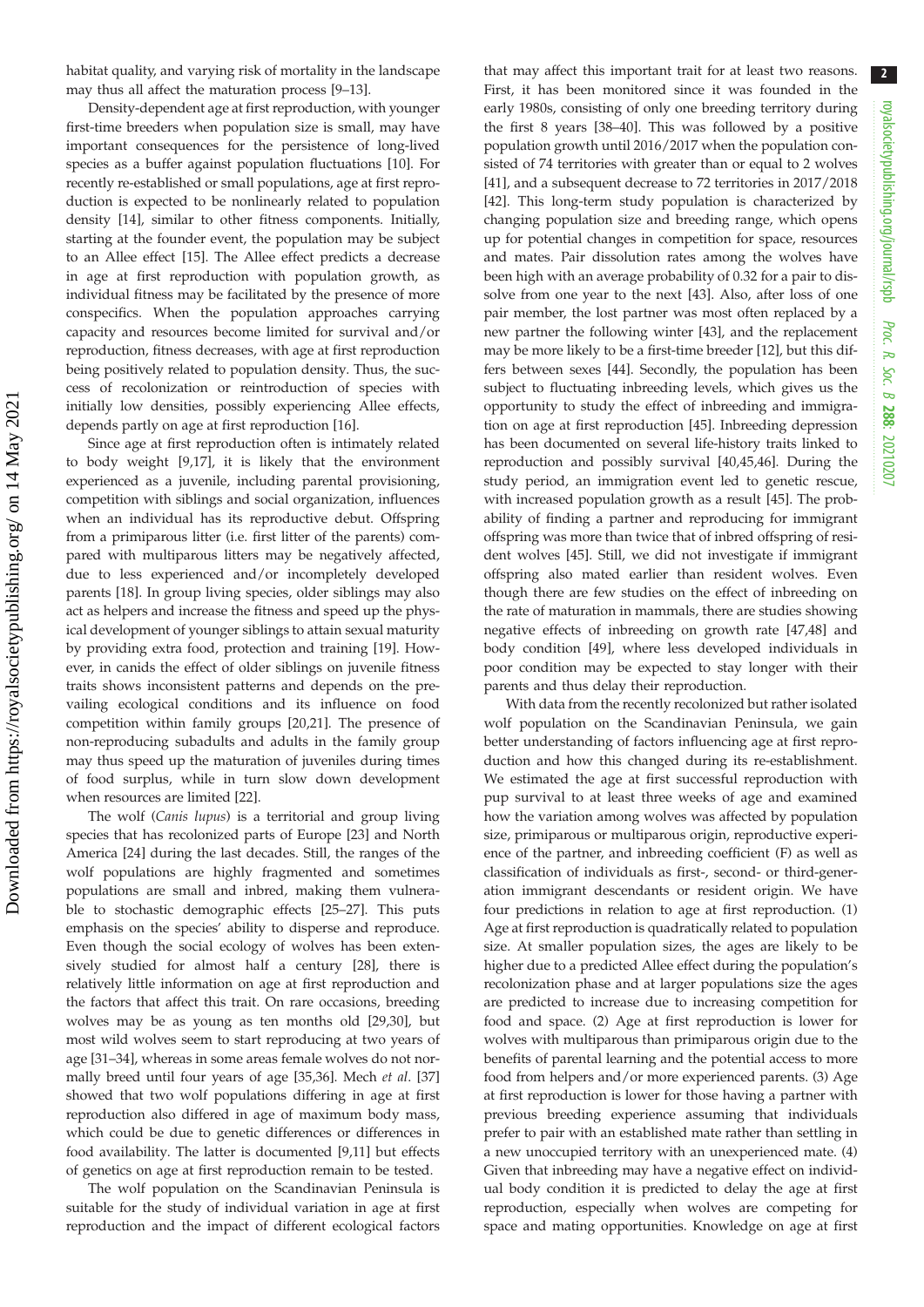

Figure 1. Breeding range of the Scandinavian wolf population during the winters of 1998/1999-2007/2008 (to the left) and 2008/2009-2017/2018 (to the right). Blue, transparent circles show confirmed reproductions with a 18 km buffer from the centroid location representing average territory size [\[50\]](#page-8-0). (Online version in colour.)

reproduction and factors affecting it will increase accuracy when modelling wolf population dynamics for small populations in need of conservation and management efforts.

## 2. Methods

#### (a) Study system

The study was conducted on the Scandinavian Peninsula (southeastern Norway and south-central Sweden; hereafter Scandinavia) in the boreal forest zone. The wolf was declared functionally extinct in Scandinavia in 1966. In 1983, two wolves from the Finnish–Russian population reproduced in a cross-border territory of Sweden and Norway, and thereby founded the current Scandinavian population [\[38,40](#page-8-0)]. The founding pair bred for 3 years and from 1987 to 1990 the population was maintained by incestuous reproductions resulting in inbreeding [[40](#page-8-0)]. In 1991, wolves reproduced for the first time in two territories and the male in the second territory was a third Finnish–Russian immigrant [[39](#page-8-0)]. By then, the wolf population started to increase in numbers and expand their breeding range in Scandinavia (figure 1). Later, five more immigrants successfully reproduced: two males in 2008, one translocated pair in 2013, one male in 2016 and one female in 2017 [\[39,40,45,51](#page-8-0)]. Licensed harvest of wolves occurred during January–February in 2010, 2011, 2015–2018 in Sweden, during 2005, 2007–2009, 2011–2018 in Norway, and protective culling occurred annually in both countries. Illegal hunting was the single most common mortality cause of Scandinavian wolves during 2000–2017 [[52](#page-8-0)]. See Wikenros et al. [\[53\]](#page-8-0) for further description of the study system.

#### (b) Annual reproductions and population size

We used annual monitoring data of confirmed reproductions during 1978–2018. The aim of the joint cross-border wolf monitoring in Scandinavia has been to identify the annual number of all solitary resident wolves (until 2013, thereafter not obligatory), wolf pairs that scent-mark a territory, family groups (i.e. a group with at least three wolves) and annual reproductions [[38,54\]](#page-8-0). We used the number of territories (i.e. the number of scentmarking pairs and family groups) during the monitoring season that preceded reproduction [\[38,42](#page-8-0)] as a proxy for population size.

#### (c) Genetic analysis

Capture, handling and VHF/GPS collaring of wolves [\[55,56](#page-8-0)] was performed by the Scandinavian wolf research project SKAN-DULV and occasionally by management authorities in Norway and Sweden. Samples were derived both from dead and livecaptured wolves, and from non-invasive samples collected during the annual Norwegian–Swedish wolf monitoring while snow-tracking [[45](#page-8-0)]. Sex was determined either from morphological sexing of dead or captured individuals, or from DNA-analysis (see electronic supplementary material for further details).

To determine parental identities and to reconstruct the pedigree, we used a two-step process based on microsatellite genotypes and field observations in accordance with Åkesson et al. [[45](#page-8-0)]. Of 452 breeding individuals, we were able to determine the population of origin and the parental identities of Scandinavian born individuals to previous genotyped individuals in 408 cases (90%). In 43 cases, the parental genotypes could be reconstructed to such a degree that the grandparents could be identified. That leaves one individual (less than 1%) were the genealogy could not be reconstructed. Based on the reconstructed pedigree, we calculated the inbreeding coefficient (F) of the breeding individuals using CFC v. 1.0 [\[57\]](#page-8-0) and classified their relationship to immigrants as  $F_1$ ,  $F_2$  or  $F_3$  (first-, second- or third-generation immigrant descendants, respectively) or native inbred (i.e. no close relationship with immigrants) [\[45\]](#page-8-0). Some individuals were excluded from the analyses, including one individual with unknown F and 11 individuals that reproduced the first time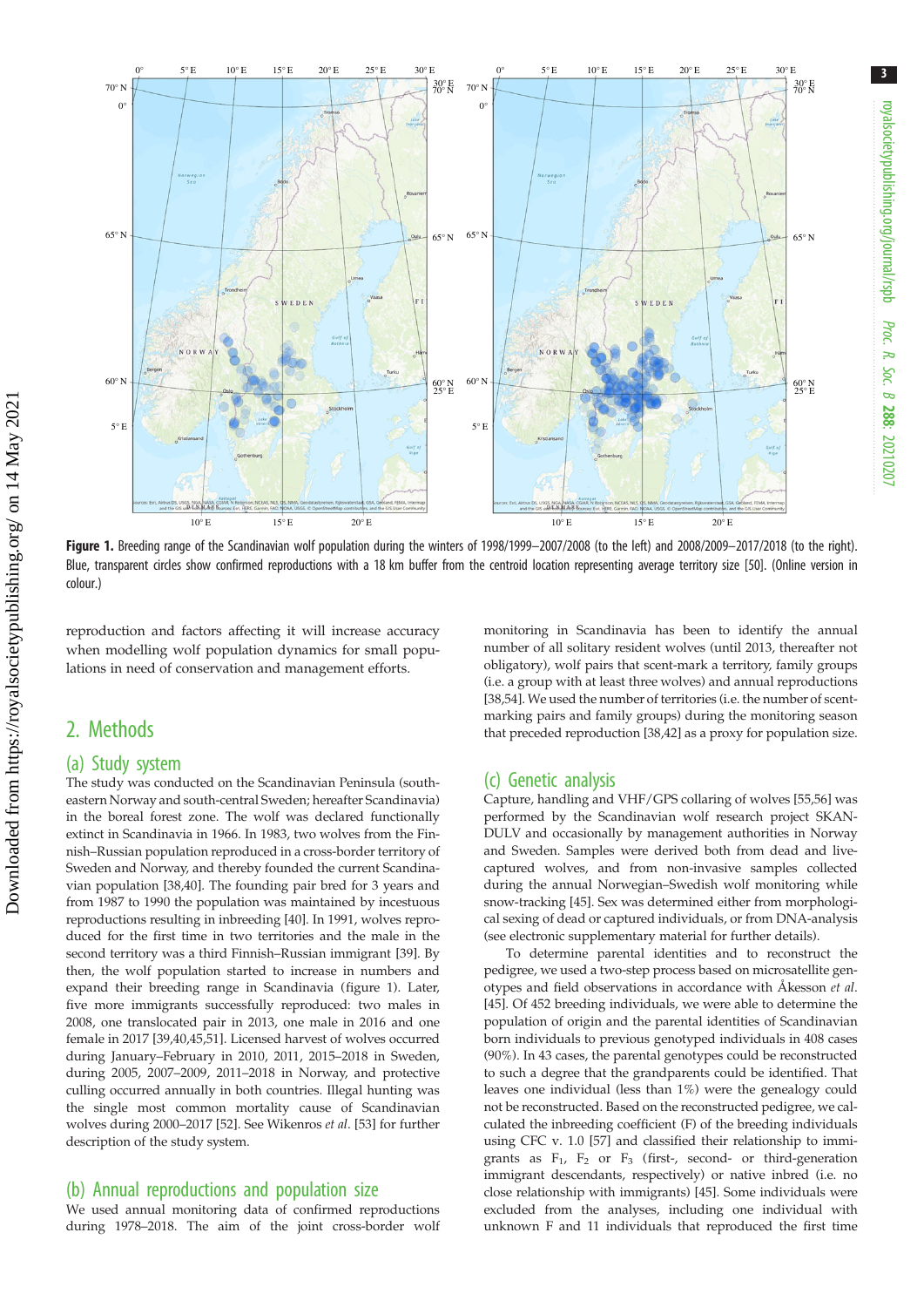with a parent and thus may have been influenced by other factors than the ones included in the study. Age at first reproduction for those 11 individuals (sex and years of first reproduction in subscript) was 1  $(n_{d2018} = 1)$ , 1–2  $(n_{q2002} = 1, n_{d2006} = 1)$ , 2  $(n_{q2004, 2015} = 2,$  $n_{\sigma2017} = 1$ , 2–3  $(n_{\phi2018} = 1, n_{\phi2013} = 1)$ , 4  $(n_{\phi1991} = 1)$  and 2–5  $(n_{\text{92017}} = 2)$  years.

#### (d) Age determination

We used three sources of information to determine the year, or a range of years, of first reproduction of individuals including: (1) year of birth was given to offspring observed within the first year that the parents reproduced and to offspring with parents that only reproduced a single year, (2) the individual was identified as a pup at the den, or (3) the individual was identified and aged as a juvenile when captured during its first winter. A handled wolf was aged to less than 1 year using several combined methods, including no or little visible tooth wear, puppy fur, the presence of a juvenile-specific growth zone on the front leg (tibia) which disappears before 1½ year old [\[32\]](#page-7-0). Age at first reproduction was unknown for nine individuals consisting of immigrants or individuals with unknown parents. Since the vast majority of individuals that bred for their first time were either 2 years or 3 years of age, we also investigated the determinants of first-time breeding using two discrete age classes, including 1–2 years of age (defined as earlier first reproduction) versus greater than or equal to 3 years of age (defined as later first reproduction).

# (e) Primiparous or multiparous origin and partner

#### experience

Primiparous litters were defined as litters where both parents were first-time breeders and multiparous litters when at least one of the parents had bred before. Individuals with known age were assumed to have primiparity origin or multiparity origin, respectively, when the year of birth did or did not coincide with the first year of parental reproduction according to monitoring data. Individuals with unknown year of birth were not included in the modelling analyses. Reproductive experience of the partner was a binary variable describing for a given first-time breeder whether the partner had bred before. This was based on yearly monitoring data on reproduction.

#### (f) Statistical analyses

We conducted statistical analyses in R version 3.5.0 [\[58\]](#page-8-0) using general linear models (GLM). We first modelled age at first reproduction (1–7 years old) using a quasi-Poisson link due to underdispersion (ratio of deviance to degrees of freedom of the full model  $= 0.24$  for females and 0.26 for males). We then modelled the reproductive age category (later or earlier first reproduction) with a binomial link. For all models, we used population size (continuous variable), the quadratic term of population size, primiparity origin (2-level category: yes or no (only included with estimated age as response variable)), partner experience (2-level category: yes or no) and F (continuous variable) or immigrant relationship (4-level category:  $F_1$ ,  $F_2$ ,  $F_3$ , native inbred), as explanatory variables (see electronic supplementary material, table S1 for further details). We also included the interaction between population size and immigrant relationship. F and immigrant relationship were never included in the same models. All models that contained the quadratic effect of population size also accounted for the linear effect, and we tested all combinations of models. After experiencing convergence problems with mixed models using combined data from females and males with pair identity as random factor, we analysed females and males separately in order to avoid pseudo-replication of pairs. For the

analysis of age at first reproduction, we compared candidate models using quasi-AIC (QAIC), and for the reproductive age category we used the sample-size corrected Akaike information criterion (AIC<sub>c</sub>) as well as AIC weights  $(w_i)$  from the 'MuMIn' package [[59](#page-8-0)] in R. Models with  $\triangle AIC \leq 2$  were used to generate model-averaged parameter estimates [[60](#page-8-0)]. We used AIC weights on model sets with  $\triangle AIC \leq 2$  to generate relative variable importance (RVI) weights for each explanatory variable.

## 3. Results

Age at first reproduction was given for 134 individuals, whereas for 297 individuals age at first reproduction was estimated with an uncertainty of 2 ( $n = 120$ ), 3 ( $n = 99$ ), or 4–9 years ( $n = 78$ ) (electronic supplementary material, figure S1). Among these 297 wolves, 115 could be classified as earlier or later reproducers. Of the 134 wolves with exact age, 1% reproduced at 1 year of age (two males), 59% at 2 years, 28% at 3 years and 12% at 4 years or older. Of the 249 individuals (including the ones with exact years) which could be classified into earlier and later reproducers, 52% reproduced at the age of 1 or 2 years, and 48% reproduced at 3 years or later. The oldest age at first reproduction was 8–10 years for two females during 2001. Median age at first reproduction was 3 (range 2–7) and 2 (range 1–7) years for females ( $n = 60$ ) and males ( $n = 74$ ), respectively.

#### (a) Age at first reproduction as continuous response

In females, age at first reproduction decreased with increasing population size ([figure 2](#page-4-0)a). The inbreeding coefficient F had a positive correlation with age at first reproduction. Primiparity origin and partner experience were also included in the top models, but the standard error around the estimate (i.e. the confidence interval) of the effect included zero indicating weak effects on age at first reproduction [\(table 1\)](#page-5-0). The immigrant relationship variable was not retained in the top models (electronic supplementary material, table S2).

For males, the top models of continuous age at first reproduction included a negative correlation with primiparity origin and weak relationships with population size, partner experience and F (all confidence intervals of the estimates included zero), and the highest-ranking model was the intercept model ([figure 2](#page-4-0)b and [table 1;](#page-5-0) electronic supplementary material, table S2).

#### (b) Later or earlier first reproduction

In females, the top models for the probability to reproduce later included population size as linear term and partner experience, but those relationships were weak (all confidence intervals of the estimates included zero), and the intercept model was the highest ranking model ([table 1](#page-5-0) and [figure 3](#page-6-0)a; electronic supplementary material, table S2).

In males, the best models contained population size as a polynomial term, with a U-shaped relationship between the probability to reproduce later and population size [\(table 1](#page-5-0) and [figure 3](#page-6-0)b). The inbreeding coefficient was also contained in the top models, but the confidence interval of the estimate included zero, indicating a weak effect [\(table 1\)](#page-5-0). The immigrant relationship variable was not retained in the top models (electronic supplementary material, table S2).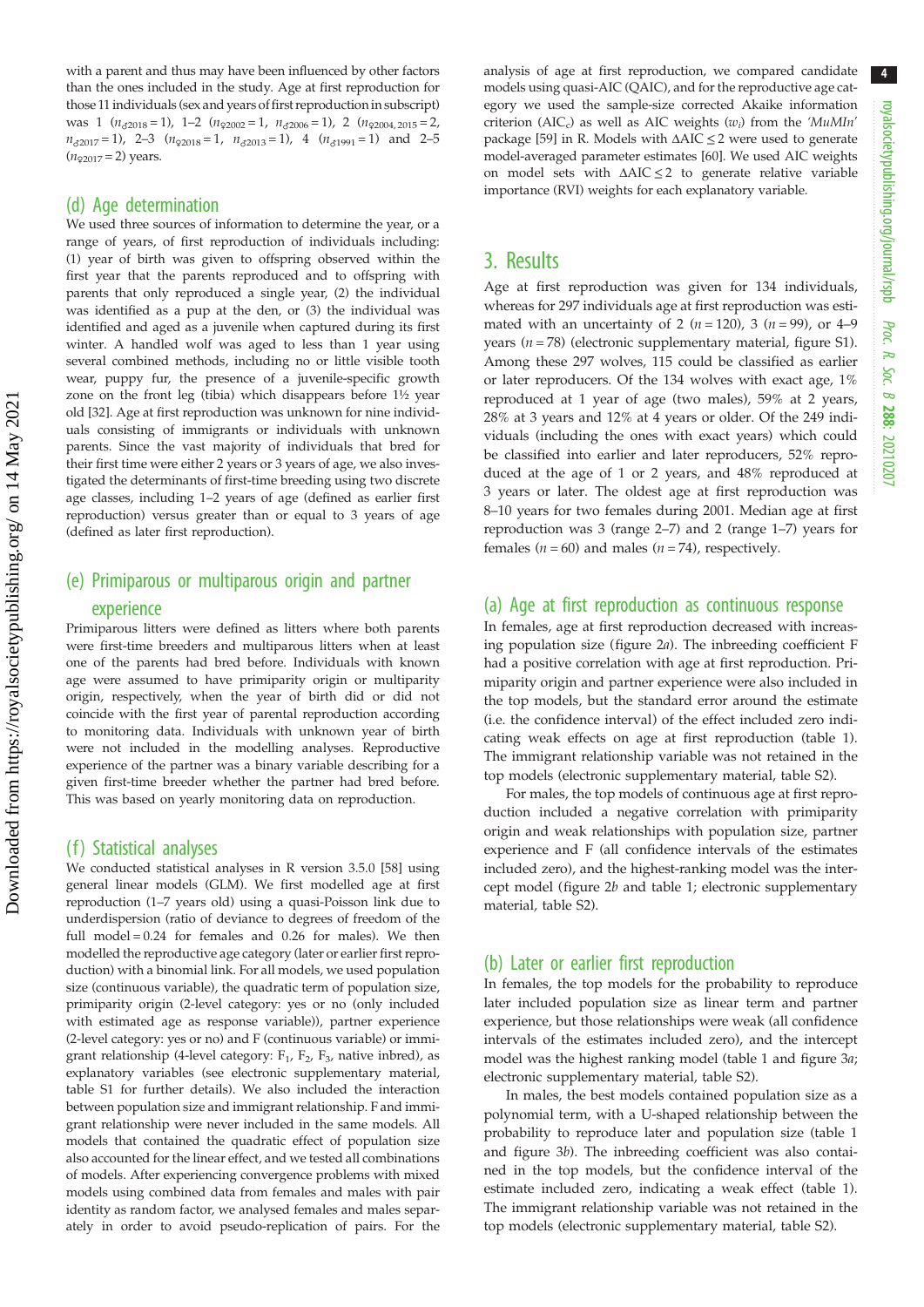5

<span id="page-4-0"></span>

Figure 2. Age at first reproduction for (a) female and (b) male wolves in relation to population size (number of wolf territories) in Scandinavia (1992–2018;  $n_{\text{females}} = 60$ ,  $n_{\text{males}} = 74$ ). The lines indicate the fitted values, with associated standard errors, from the model-averaged estimates [\(table 1](#page-5-0)). Inbreeding coefficient was held at the mean, partner experience was held constant at 'no' and primiparity origin as 'yes'. Dots represent the observed values and for visual purposes overlapping dots are separated.

### 4. Discussion

There are few study populations of large mammals that are suitable for explaining the relative importance of intrinsic factors on important life-history traits, like age at first reproduction. With data spanning 40 years from a spatially isolated and newly founded population in Scandinavia we found that wolves reproduced at a relatively young age compared with other populations and that population size was the most important variable to explain the variation in age at first reproduction in both females and males. Contrary to our predictions we found only effects of the inbreeding coefficient for females, and overall weak effects of parent and partner experience.

In the Scandinavian wolf population, median age at first reproduction was 3 and 2 years of age for females and males, respectively, and 52–60% (depending on age estimate accuracy) of the individuals reproduced for the first time at the age of 1–2 years. Although rare, wolves may breed as yearlings [[29,30\]](#page-7-0). In this study, three males reproduced as yearlings, two non-incestuously and one incestuously, all in the vicinity to or within their natal territory. In North American populations, wolves mostly start breeding at two years of age [[31](#page-7-0)–[34](#page-7-0)], but in some areas, female wolves do not normally breed until four years of age [[35](#page-7-0),[36\]](#page-7-0).

The treatment of age at first reproduction as either a continuous variable (years of age) or categorical variable (later versus earlier first reproduction) differed in its association with population size in females and males. Female age decreased with increasing population size, but the probability of later reproduction was only weakly related to population size. For males, the probability to reproduce later had a U-shaped relationship with population size. Generally, males showed a lower variation in age at first reproduction than females, with proportionally more males being either two or three years, indicating that a binomial model better explains the reproductive age of males than a Poisson model. By contrast, a Poisson model is likely better in explaining reproductive age for females than males since there was higher variation in age of later reproducers among females, variation that is lost when treating the data binomially.

In the early phase of the population's history, we found indications that the population was subject to an Allee effect in both females and males. The turning point between negative and positive density dependence of probability for later reproduction was as much as 40–60 territories. In Wisconsin and Michigan, USA, Stenglein & Van Deelen [[61\]](#page-8-0) estimated that a population crossed the Allee threshold at roughly 20 wolves in four to five packs. In our study, there was a turning point at a more than ten times higher wolf abundance, that coincided with an increasing turnover of territorial individuals [\[43,52](#page-8-0)]. Instead of being attributed to an Allee effect, where the low population density limits the access to partners, the long lasting decrease in age at first reproduction may therefore also be explained by an increase in turnover of territorial individuals possibly due to a higher incidence of illegal hunting [[52\]](#page-8-0). Populations that experience high turnover of territorial individuals due to anthropogenic hunting are likely to experience a higher variation in age at first reproduction due to the varying access to resources for surviving non-territorial individuals [[62\]](#page-8-0). Hunting may also have a negative impact on longevity of pair relations and increased access to unpaired territorial partners [\[43](#page-8-0)]. The disappearance rate of territorial pairs in the Scandinavian wolf population increased from 0.09 during the period 2000–2009 to 0.21 during the period 2010–2016, where the increased disappearance rate during the latter time period was mainly explained by illegal hunting [[52\]](#page-8-0). Despite this high disappearance rate of territorial pairs, the number of territories increased from 65 to 74 during the last years of the study period (2012–2017). The high turnover of territorial pairs may be one of the reasons for the low age at first reproduction when territorial individuals are quickly replaced. Together with previous studies showing that the survival probability for non-territorial wolves is similar or lower than for paired individuals [\[52](#page-8-0)], we found indications that the replacement of lost mates and establishment of new territories is dependent on the number of young dispersers in the population and thus the reproductive output 2–3 years back. As the direct demographic contribution of immigrants is very low in this population, this can in turn have important implications for the population in situations if the reproductive output becomes reduced due to inbreeding and illegal hunting.

During the period when the probability for males to reproduce later was at its lowest (2007–2010, 39–60 wolf territories), two immigrant wolves (males) reproduced three years in a row, after a 17-year period without effective immigration. Average annual population growth before this event (2002–2007) was 13% and the corresponding number for the 2007–2012 period was 27% [[45\]](#page-8-0). It is possible that this genetic rescue event increased the availability of mates, which partly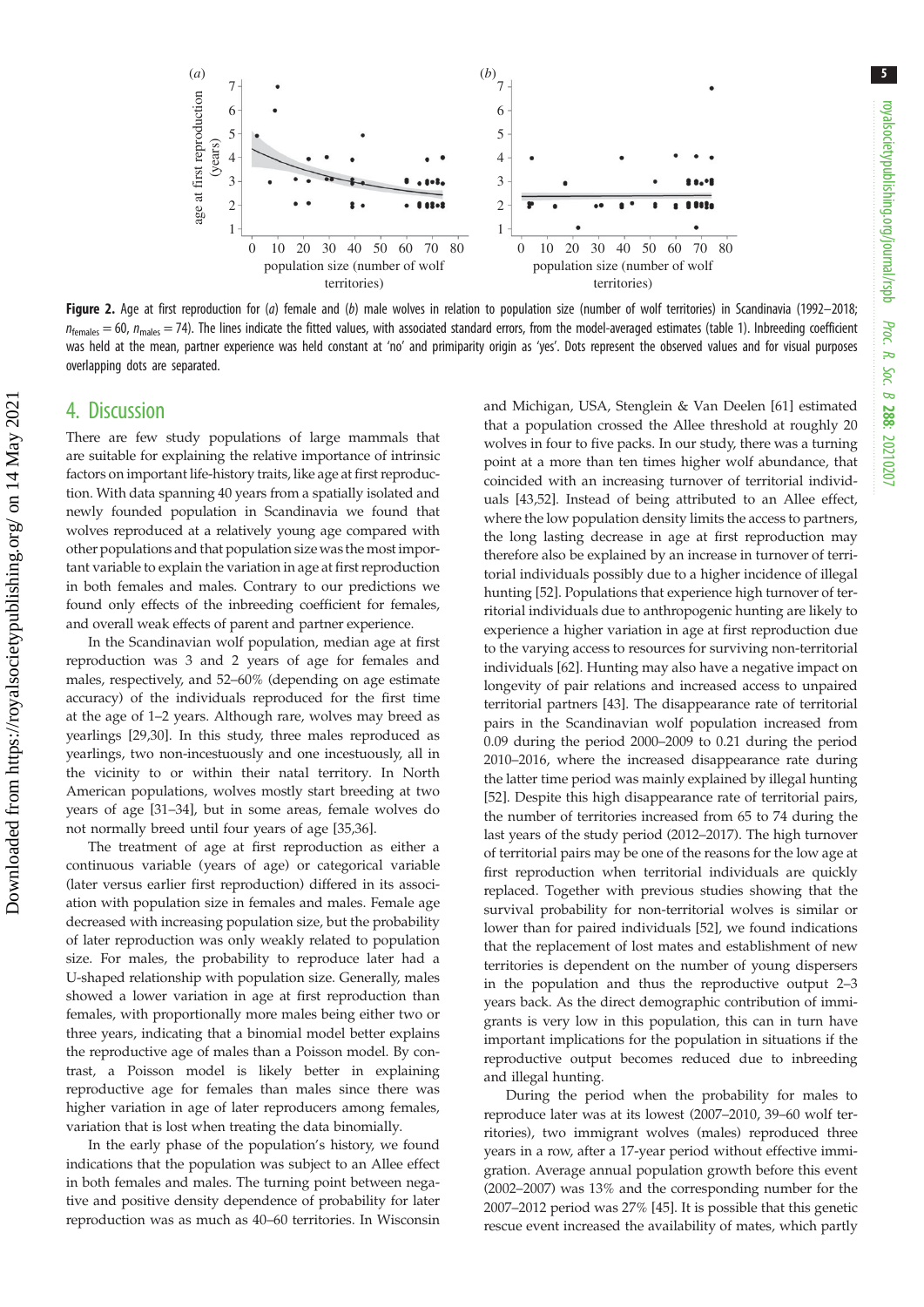<span id="page-5-0"></span>Table 1. GLMs to assess the effect of population size (PopSize) and the quadratic effect of population size (PopSize<sup>2</sup>), primiparity origin (PrimOri), partner experience (PartExp) and inbreeding coefficient (F) for female and males on age at first reproduction of wolves in Scandinavia during 1988–2018. Analyses were conducted using age estimate (1–7) and age categories (later or earlier first reproduction) as the response variable. For each model, degrees of freedom (d.f.), difference in QAIC/AICc relative to the highest-ranked model (ΔQAIC/AICc), and AIC weights (w<sub>i</sub>) are shown. For simplicity, only models with ΔQAIC/AICc  $\leq$  2 (grey background), univariate models and intercept-only model are shown. Conditional model-averaged parameter estimates with standard error (s.e.) are shown for each variable retained in the best models (ΔQAIC/AICc ≤ 2). The reference in the analyses is 'yes' for primiparity origin, and 'no' for partner experience. Additionally, we used AICc weights on the full candidate model set to generate RVI for each explanatory variable.

| sex    | dataset                                | intercept    | <b>PopSize</b>                                      | PopSize <sup>2</sup> | <b>PrimOri</b>                                                                                             | <b>PartExp</b> | F.                                                  | d.f.                 | $\Delta Q$ AIC/AICc      | $W_i$ |
|--------|----------------------------------------|--------------|-----------------------------------------------------|----------------------|------------------------------------------------------------------------------------------------------------|----------------|-----------------------------------------------------|----------------------|--------------------------|-------|
| female | $age (2-7)$                            |              | $\mathsf{X}% _{0}^{\prime}=\mathsf{X}_{0}^{\prime}$ |                      |                                                                                                            |                |                                                     | $\overline{2}$       | $\pmb{0}$                | 0.18  |
|        | $n=60$                                 |              | $\mathsf X$                                         | $\chi$               |                                                                                                            |                |                                                     | $\mathbf{3}$         | 0.8                      | 0.12  |
|        | 24 models                              |              | χ                                                   |                      |                                                                                                            |                | $\chi$                                              | $\mathsf{3}$         | 1.5                      | 0.08  |
|        |                                        |              | χ                                                   |                      | χ                                                                                                          |                |                                                     | $\mathfrak{Z}$       | 2.0                      | 0.07  |
|        |                                        |              | χ                                                   |                      |                                                                                                            |                |                                                     | 3                    | 2.0<br>$\sim$ and $\sim$ | 0.07  |
|        |                                        | $\mathbf{X}$ |                                                     |                      |                                                                                                            |                |                                                     | $\mathbf{1}$         | 2.4                      | 0.05  |
|        |                                        |              |                                                     |                      |                                                                                                            |                | χ                                                   | $\overline{2}$<br>a. | 3.4                      | 0.03  |
|        |                                        |              |                                                     |                      |                                                                                                            | χ              |                                                     | $\sqrt{2}$           | 4.4                      | 0.02  |
|        |                                        |              |                                                     |                      | х                                                                                                          |                |                                                     | $\sqrt{2}$           | 4.4                      | 0.02  |
|        | $\beta$                                | 1.45         | $-0.011$                                            | 0.00022              | $-0.032$                                                                                                   | 0.014          | 0.56                                                |                      |                          |       |
|        | s.e.                                   | 0.19         | 0.0092                                              | 0.00010              | 0.084                                                                                                      | 0.13           | 0.43                                                |                      |                          |       |
|        | RVI                                    |              | 0.84                                                | 0.34                 | 0.27                                                                                                       | 0.27           | 0.34                                                |                      |                          |       |
|        | later/earlier                          | Χ            |                                                     |                      |                                                                                                            |                |                                                     |                      | 0                        | 0.16  |
|        | $n=118$                                |              | $\mathsf X$                                         |                      |                                                                                                            |                |                                                     | $\overline{2}$       | 0.1                      | 0.16  |
|        | 12 models                              |              | $\pmb{\chi}$                                        | $\pmb{\mathsf{X}}$   |                                                                                                            |                |                                                     | 3                    | 1.0                      | 0.10  |
|        |                                        |              | $\chi$                                              |                      |                                                                                                            |                | $\pmb{\chi}$                                        | 3                    | 1.1                      | 0.09  |
|        |                                        |              | $\chi$                                              | $\pmb{\mathsf{X}}$   |                                                                                                            |                | $\chi$                                              | $\overline{4}$       | 1.1                      | 0.09  |
|        |                                        |              |                                                     |                      |                                                                                                            |                | $\chi$                                              | $\overline{2}$       | 1.3                      | 0.09  |
|        |                                        |              | $\mathsf{X}% _{0}^{\prime}=\mathsf{X}_{0}^{\prime}$ |                      |                                                                                                            | $\mathsf{X}$   |                                                     | $\mathsf{3}$         | 1.6                      | 0.07  |
|        |                                        |              | $\mathsf X$                                         |                      |                                                                                                            |                |                                                     | $\overline{2}$       | 1.6                      | 0.07  |
|        | $\beta$                                | 0.66         | $-0.036$                                            | 0.00071              |                                                                                                            | 0.39           | 2.14                                                |                      |                          |       |
|        | s.e.                                   | 0.82         | 0.044                                               | 0.00059              |                                                                                                            | 0.56           | 1.99                                                |                      |                          |       |
|        | RVI                                    |              | 0.64                                                | 0.28                 |                                                                                                            | 0.30           | 0.38                                                |                      |                          |       |
| male   | $age (1-7)$                            | Χ            |                                                     |                      |                                                                                                            |                |                                                     | $\mathbf{1}$         | 0                        | 0.22  |
|        | $n = 74$                               |              |                                                     |                      | $\mathsf{X}% _{T}=\mathsf{X}_{T}\!\left( a,b\right) ,\ \mathsf{Y}_{T}=\mathsf{Y}_{T}\!\left( a,b\right) ,$ |                |                                                     | $\overline{2}$       | 1.6                      | 0.10  |
|        |                                        |              |                                                     |                      |                                                                                                            |                | $\mathsf{X}^\mathsf{a}$                             | $\overline{2}$       | 1.8                      | 0.09  |
|        | 24 models                              |              | $\mathsf{X}% _{0}^{\prime}=\mathsf{X}_{0}^{\prime}$ |                      |                                                                                                            |                |                                                     | $\overline{2}$       | 1.8                      | 0.09  |
|        |                                        |              |                                                     |                      |                                                                                                            | χ              |                                                     | $\overline{2}$       | 1.8                      | 0.09  |
|        |                                        |              | χ                                                   | X                    |                                                                                                            |                |                                                     | 3                    | 3.4                      | 0.04  |
|        |                                        | 0.85         | 0.0015                                              |                      | $-0.09$                                                                                                    | 0.07           | 0.37                                                |                      |                          |       |
|        | s.e.<br><b>RVI</b>                     | 0.09         | 0.0020<br>0.37                                      |                      | 0.08<br>0.30                                                                                               | 0.10<br>0.28   | 0.42<br>0.30                                        |                      |                          |       |
|        | later/earlier                          |              | X                                                   | X                    |                                                                                                            |                |                                                     | ₹                    | 0                        | 0.29  |
|        | $n = 131$                              |              | $\chi$                                              | $\pmb{\chi}$         |                                                                                                            |                | $\mathsf{X}% _{0}^{\prime}=\mathsf{X}_{0}^{\prime}$ | 4                    | 1.7                      | 0.13  |
|        | 12 models                              | X            |                                                     |                      |                                                                                                            |                |                                                     |                      | 2.0                      | 0.11  |
|        |                                        |              | χ                                                   |                      |                                                                                                            |                |                                                     | 2                    | 2.1                      | 0.10  |
|        |                                        |              |                                                     |                      |                                                                                                            |                | χ                                                   | 2                    | 3.1                      | 0.06  |
|        |                                        |              |                                                     |                      |                                                                                                            |                |                                                     | 2                    | 4.0                      | 0.04  |
|        | Þ                                      | 1.14         | $-0.10$                                             | 0.0010               |                                                                                                            |                | $-1.28$                                             |                      |                          |       |
|        | s.e.                                   | 1.07         | 0.05                                                | 0.00052              |                                                                                                            |                | 1.87                                                |                      |                          |       |
|        | .<br>RVI                               |              | 0.77                                                | 0.56                 |                                                                                                            |                | 0.32                                                |                      |                          |       |
|        | correlation errors in the correlation. |              |                                                     |                      | - 0 O J                                                                                                    |                |                                                     |                      |                          |       |

6

<sup>a</sup>F was correlated with population size (Spearman correlation;  $\rho = -0.23$ ,  $p = 0.04$ ).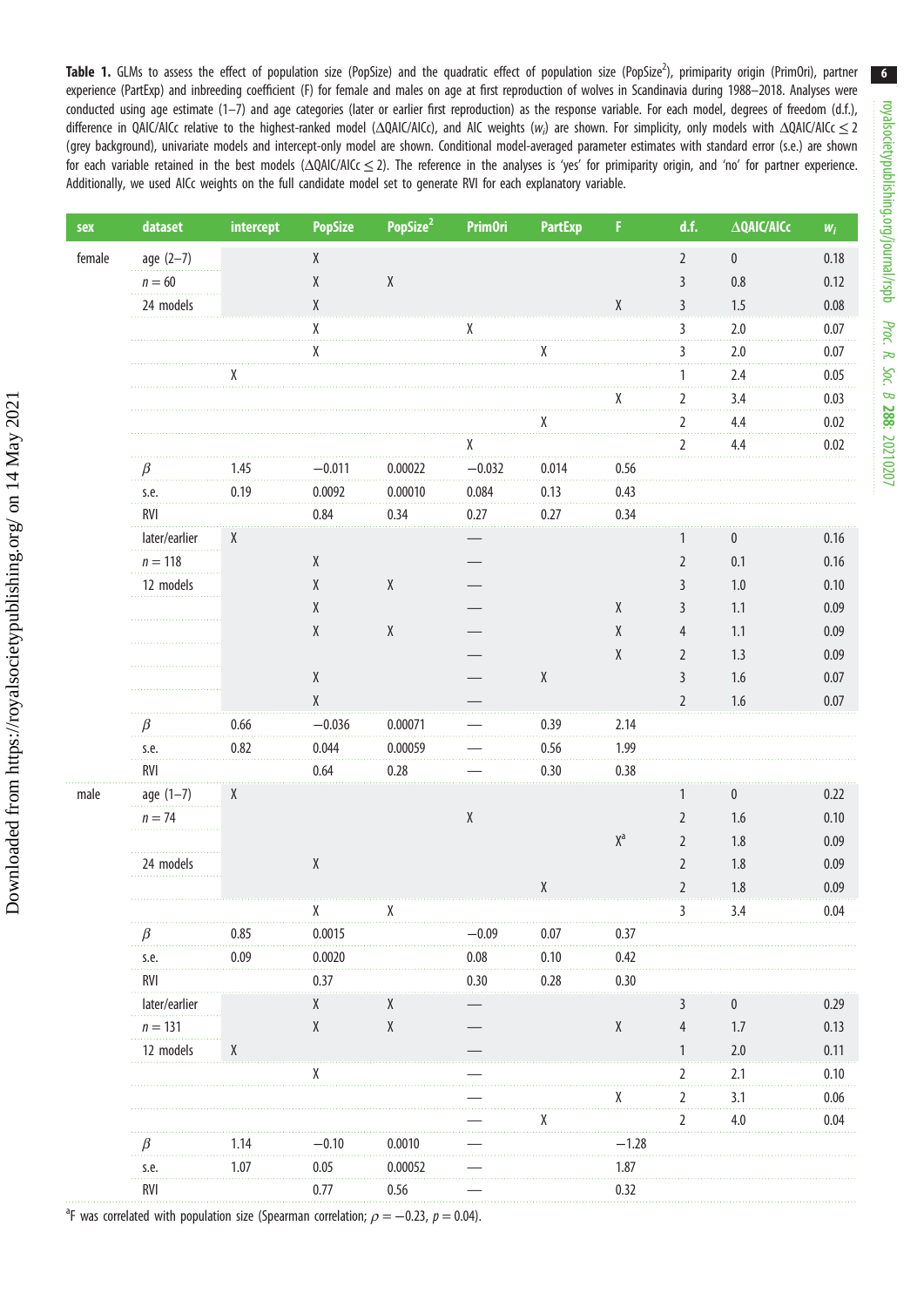7

<span id="page-6-0"></span>

Figure 3. Probability to reproduce later in relation to population size (number of wolf territories) for  $(a)$  female, and  $(b)$  male wolves in Scandinavia (1988–2018;  $n_{\text{females}} = 118$ ,  $n_{\text{males}} = 131$ ). The lines indicate the fitted values, with associated standard errors, from the model-averaged estimates ([table 1\)](#page-5-0). Partner experience was held constant at 'no' and inbreeding coefficient at the mean. Dots represent the observed values and for visual purposes overlapping dots are separated.

could explain the lower probability for males to reproduce later between 2007 and 2012. Moreover, wolves less affected by inbreeding during this period were likely faster in establishing a territory and finding a partner, thus explaining why the inbreeding coefficient was included among the highest ranking models for females.

The availability of resources and inbreeding may affect the physical conditions in terms of body mass which in turn may affect age at first reproduction, with larger females reproducing earlier than smaller ones [[9,17](#page-7-0),[63](#page-8-0)]. Since most Scandinavian wolves have a surplus of food [[64\]](#page-8-0), it is unlikely that this is a direct factor explaining body condition. An effect of inbreeding is however possible as it has been found in wolves before [\[49,65](#page-8-0)]. During conditions with surplus of food, the presence of helpers will be beneficial for the physical development of juveniles [\[22\]](#page-7-0) and thereby affect age at first reproduction. In this study, we found a negative relation between primiparity and age at first reproduction for males. For individuals with multiparous origin, we lack detailed information about the presence of older siblings or other helpers/competitors in the pack during their first year of life.

The breeding range of wolves in Scandinavia has not expanded in a comparable way to the increase in population size and may have resulted in increased competition for space. Limited space for territories may explain why the probability to reproduce later increased with population density for males during the last part of the study period. That a similar positive density dependence was not observed among females may be explained by females dispersing shorter distances than males [\[66](#page-8-0)] and high mortality outside the wolf breeding range [\[67](#page-8-0)]. The Swedish and Norwegian wolf management restricts the breeding range of wolves to the southeastern part of Scandinavia [[42\]](#page-8-0). Further north and west, dispersing or newly established wolves are legally culled to avoid wolf recolonization and minimize depredation of semi-domestic reindeer and free-ranging sheep by wolves. Recolonization of southern Sweden is also hampered by legal harvest and illegal hunting as well as road mortality [\[67](#page-8-0)]. With shorter dispersal distances females usually stay within the breeding range and, due to high turnover rates [\[43](#page-8-0)], find a place to settle, while males more frequently leave the breeding range. This may affect the age structure among single wolves within the breeding range with older males and younger females that stay and wait for mating opportunities.

The parent–offspring reproductions all occurred in the offspring's natal territory during the entire study period, but nearly half of the cases occurred during the last two years of the study (2017–2018). In other populations of social species, incestuous reproductions mainly occur between individuals without early life exposure to each other [\[48](#page-8-0)]. Still, considering the high turnover of territorial individuals in Scandinavia [[43\]](#page-8-0), incestuous reproductions were rare. Age at first reproduction for the incestuous reproductions was low with six of 11 individuals reproducing at the age of one or two. Additionally, four individuals could also have reproduced earlier as the range age estimate included the age of 2 (2–3 and 2–5). The exception was a 4 year old male reproducing incestuously the first time in 1991, when the population only comprised two territories.

Life-history traits play a key role in assessing the conservation status and guiding management actions for small populations. Age at first reproduction, together with the reproductive potential (i.e. number of offspring) and body size predicts extinction risk for mammal species with high accuracy [\[6\]](#page-7-0) and has been shown to have a strong effect on growth rate and population projections [[68\]](#page-8-0). Moreover, age at first reproduction is an important component of generation time [[69\]](#page-8-0), to which both genetic and ecological processes best scale in their effect on the extinction risk of populations [[70,71\]](#page-8-0). Understanding the effects of the spatial and temporal patterns of age at first reproduction on generation time may assist for the timing of population viability estimates [[70](#page-8-0)] as well as explaining the evolutionary processes, such as the time of speciation or population divergence events [\[72](#page-8-0)].

False assumptions of age at first reproduction and its effect on generation time may lead to over- or underestimation of population growth rates and the rate at which the genetic variation is lost due to genetic drift and inbreeding. The use of more realistic population models, including varying fecundity rates, also avoids overharvest [[5](#page-7-0)]. Licensed harvest aiming to control wolf population size in Scandinavia (independently conducted in Norway and Sweden on top of protective culling to reduce livestock losses or remove bold wolves) has, for example, been conducted almost every year since 2005, when the population was estimated to 141–160 individuals. Our study exemplifies how a high turnover of territorial individuals caused by humans affects age at first reproduction. The overall impact of humans on large carnivore population size [\[23](#page-7-0)[,52](#page-8-0)], distribution [\[24](#page-7-0),[67\]](#page-8-0), genetic diversity [[73\]](#page-8-0) and reproductive success [[74\]](#page-8-0) through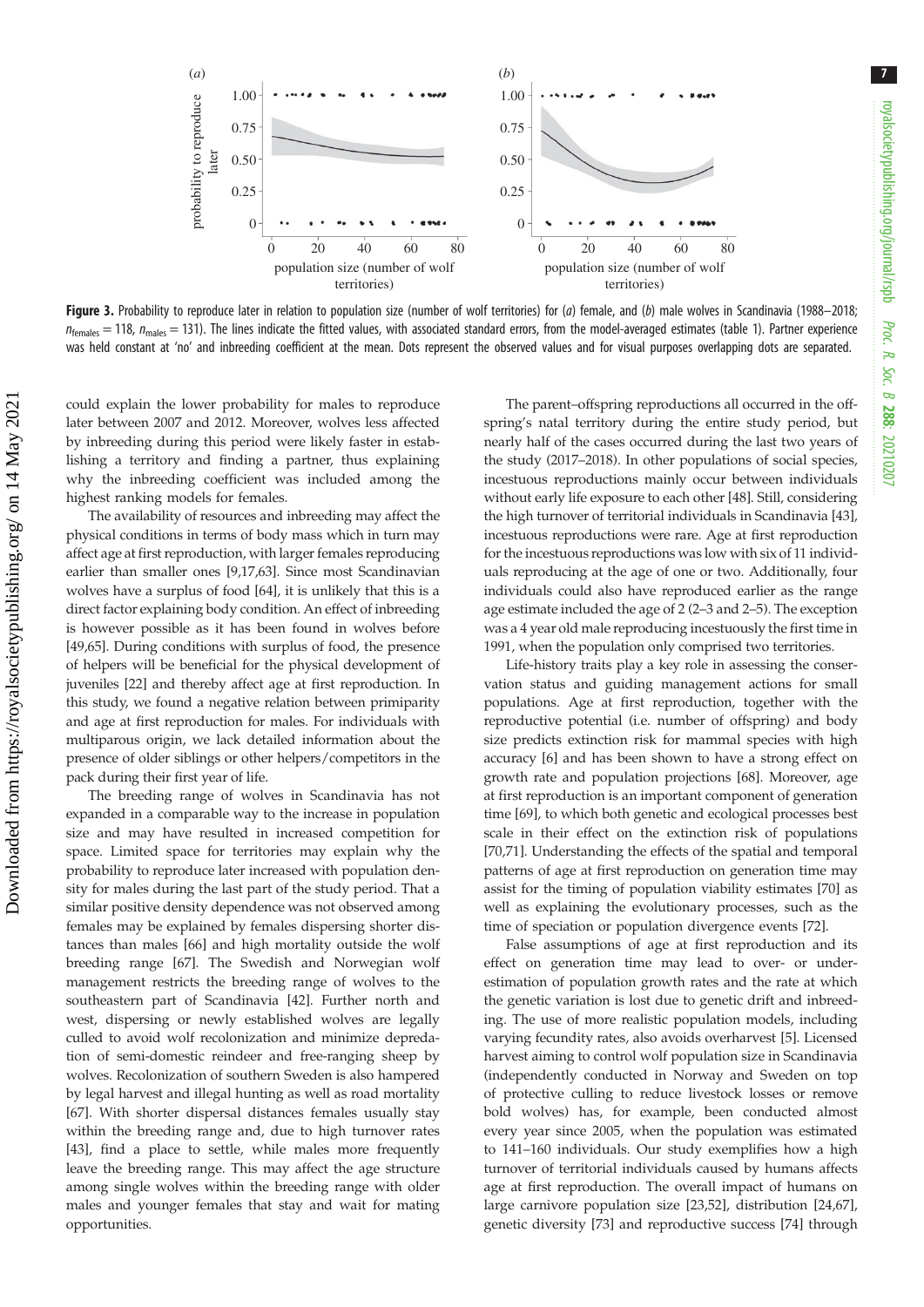<span id="page-7-0"></span>legal harvest and illegal hunting highlights the need of accurate estimates of life-history traits when managing small carnivore populations in human-dominated landscapes.

Ethics. All procedures including capture, handling and VHF/GPS collaring of wolves fulfilled ethical requirements and have been approved by the Swedish Animal Experiment Ethics Board (permit no. C 281/6) and the Norwegian Experimental Animal Ethics Committee (permit no. 2014/284738-1).

Data accessibility. Data available from the Dryad Digital Repository: <https://doi.org/10.5061/dryad.3n5tb2rgg> [\[75](#page-8-0)].

Authors' contributions. C.W. secured funding, conceived and designed the study, compiled data, carried out the statistical analyses and drafted the manuscript; M.G. conceived and designed the study, compiled data, carried out statistical analyses and revised the manuscript; B.Z. carried out statistical analyses and revised the manuscript; Ø.F. was involved in the laboratory work and revised the manuscript; M.A. secured funding, was involved in the laboratory work, conceived and designed the study, compiled data and drafted the manuscript. All authors gave final approval for publication and agree to be held accountable for the work performed therein.

Competing interests. We have no competing interests.

Funding. The study was funded by FORMAS (2019-01186), Swedish Environmental Protection Agency, Norwegian Environment Agency, Swedish Association for Hunting and Wildlife Management, and Marie-Claire Cronstedts Foundation.

Acknowledgements. We thank our capture crew for capturing and handling the wolves. We thank all the people who conducted laboratory- or fieldwork or administrated the monitoring of wolves in Scandinavia during the last 40 years.

## **References**

- 1. Stearns SC. 1992 The evolution of life histories. London, UK: Oxford University Press.
- 2. Brommer JE, Pietiäinen H, Kolunen H. 1998 The effect of age at first breeding on Ural owl lifetime reproductive success and fitness under cyclic food conditions. J. Anim. Ecol. 67, 359–369. [\(doi:10.](http://dx.doi.org/10.1046/j.1365-2656.1998.00201.x) [1046/j.1365-2656.1998.00201.x](http://dx.doi.org/10.1046/j.1365-2656.1998.00201.x))
- 3. Cole LC. 1954 The quarterly review of biology. Quart. Rev. Biol. 29, 103–137. [\(doi:10.1086/400074\)](http://dx.doi.org/10.1086/400074)
- Lewontin RC. 1965 Selection for colonizing ability. In The genetics of colonizing species (eds HG Baker, GL Stebbins), pp. 77–94. New York, NY: Academic Press.
- 5. Dillingham PW. 2010 Generation time and the maximum growth rate for populations with agespecific fecundities and unknown juvenile survival. Ecol. Modell. 221, 895–899. ([doi:10.1016/j.](http://dx.doi.org/10.1016/j.ecolmodel.2009.12.008) [ecolmodel.2009.12.008\)](http://dx.doi.org/10.1016/j.ecolmodel.2009.12.008)
- 6. Fagan WF, Meir E, Prendergast J, Folarin A, Karieva P. 2001 Characterizing population vulnerability for 758 species. Ecol. Lett. 4, 132–138. [\(doi:10.1046/j.](http://dx.doi.org/10.1046/j.1461-0248.2001.00206.x) [1461-0248.2001.00206.x\)](http://dx.doi.org/10.1046/j.1461-0248.2001.00206.x)
- 7. Zack S, Stutchburyi BJ. 1992 Delayed breeding in avian social systems: the role of territory quality and 'floater' tactics. Behaviour 123, 194–219. ([doi:10.](http://dx.doi.org/10.1163/156853992x00020) [1163/156853992x00020](http://dx.doi.org/10.1163/156853992x00020))
- 8. Green WCH, Rothstein A. 1991 Trade-offs between growth and reproduction in female bison. Oecologia 86, 521–527. ([doi:10.1007/BF00318318](http://dx.doi.org/10.1007/BF00318318))
- 9. Nilsen EB, Brøseth H, Odden J, Linnell JDC. 2010 The cost of maturing early in a solitary carnivore. Oecologia 164, 943–948. [\(doi:10.1007/s00442-010-](http://dx.doi.org/10.1007/s00442-010-1713-2) [1713-2](http://dx.doi.org/10.1007/s00442-010-1713-2))
- 10. Ferrer M, Otalora F, García-Ruiz JM. 2004 Density-dependent age of first reproduction as a buffer affecting persistence of small populations. Ecol. Appl. 14, 616–624. ([doi:10.1890/](http://dx.doi.org/10.1890/02-5361) [02-5361\)](http://dx.doi.org/10.1890/02-5361)
- 11. von Biela VR, Gill VA, Bodkin JL, Burns JM. 2009 Phenotypic plasticity in age at first reproduction of female northern sea otters. J. Mammal. 90, 1224–1231. [\(doi:10.1644/08-mamm-a-379.1](http://dx.doi.org/10.1644/08-mamm-a-379.1))
- 12. Cooper NW, Murphy MT, Redmond LJ, Dolan AC. 2009 Density-dependent age at first reproduction in

the eastern kingbird. Oikos 118, 413-419. [\(doi:10.](http://dx.doi.org/10.1111/j.1600-0706.2008.16997.x) [1111/j.1600-0706.2008.16997.x](http://dx.doi.org/10.1111/j.1600-0706.2008.16997.x))

- 13. Rayor LS. 1985 Effects of habitat quality on growth, age of first reproduction, and dispersal in Gunnison prairie dogs (Cynomys gunnisoni). Can. J. Zool. 63, 2835–2840. [\(doi:10.1139/](http://dx.doi.org/10.1139/z85-423) [z85-423](http://dx.doi.org/10.1139/z85-423))
- 14. Courchamp F, Berec L, Gascoigne J. 2008 Allee effects in ecology and conservation. Oxford, UK: Oxford University Press.
- 15. Allee W, Emerson A, Park O, Park T, Schmidt K. 1949 Principles of animal ecology. Philadelphia, PA: Saunders.
- 16. Morandini V, Dietz S, Newton I, Ferrer M. 2019 The role of age of first breeding in modeling raptor reintroductions. Ecol. Evol. 9, 2978–2985. [\(doi:10.](http://dx.doi.org/10.1002/ece3.4979) [1002/ece3.4979](http://dx.doi.org/10.1002/ece3.4979))
- 17. Saether B-E, Heim M. 1993 Ecological correlates of individual variation in age at maturity in female moose (Alces alces): the effects of environmental variability. J. Anim. Ecol. **62**, 482-489. [\(doi:10.](http://dx.doi.org/10.2307/5197) [2307/5197](http://dx.doi.org/10.2307/5197))
- 18. Bernardo J. 1996 Maternal effects in animal ecology. Am. Zool. 36, 83–105. [\(doi:10.1093/icb/](http://dx.doi.org/10.1093/icb/36.2.83) [36.2.83](http://dx.doi.org/10.1093/icb/36.2.83))
- 19. Solomon N, French J. 1997 Cooperative breeding in mammals. Cambridge, UK: Cambridge University Press.
- 20. Harrington FH, Mech LD, Fritts SH. 1983 Pack size and pup survival: their relationship under varying ecological conditions. Behav. Ecol. Sociobiol. 13, 19–26. ([doi:10.1007/bf00295072\)](http://dx.doi.org/10.1007/bf00295072)
- 21. Sparkman AM, Adams J, Beyer A, Steury TD, Waits L, Murray DL. 2011 Helper effects on pup lifetime fitness in the cooperatively breeding red wolf (Canis rufus). Proc. R. Soc. B 278, 1381–1389. [\(doi:10.](http://dx.doi.org/10.1098/rspb.2010.1921) [1098/rspb.2010.1921\)](http://dx.doi.org/10.1098/rspb.2010.1921)
- 22. Gusset M, Macdonald DW. 2010 Group size effects in cooperatively breeding African wild dogs. Anim. Behav. 79, 425–428. ([doi:10.1016/j.anbehav.2009.](http://dx.doi.org/10.1016/j.anbehav.2009.11.021) [11.021](http://dx.doi.org/10.1016/j.anbehav.2009.11.021))
- 23. Chapron G et al. 2014 Recovery of large carnivores in Europe's modern human-dominated landscapes. Science 346, 1517–1519. [\(doi:10.1126/science.](http://dx.doi.org/10.1126/science.1257553) [1257553\)](http://dx.doi.org/10.1126/science.1257553)
- 24. Ripple WJ et al. 2014 Status and ecological effects of the world's largest carnivores. Science 343, 1241484. [\(doi:10.1126/science.1241484](http://dx.doi.org/10.1126/science.1241484))
- 25. Hindrikson M et al. 2017 Wolf population genetics in Europe: a systematic review, metaanalysis and suggestions for conservation and management. Biol. Rev. 92, 1601–1629. ([doi:10.](http://dx.doi.org/10.1111/brv.12298) [1111/brv.12298](http://dx.doi.org/10.1111/brv.12298))
- 26. Wayne R, Hedrick P. 2011 Genetics and wolf conservation in the American West: Lessons and challenges. Heredity (Edinb). 107, 16-19. [\(doi:10.](http://dx.doi.org/10.1038/hdy.2010.147) [1038/hdy.2010.147\)](http://dx.doi.org/10.1038/hdy.2010.147)
- 27. Hedrick PW, Peterson RO, Vucetich LM, Adams JR, Vucetich JA. 2014 Genetic rescue in Isle Royale wolves: genetic analysis and the collapse of the population. Conserv. Genet. 15, 1111–1121. [\(doi:10.](http://dx.doi.org/10.1007/s10592-014-0604-1) [1007/s10592-014-0604-1](http://dx.doi.org/10.1007/s10592-014-0604-1))
- 28. Mech L, Boitani L. 2003 Wolves: behavior, ecology, and conservation. Chicago, IL: The University of Chicago Press.
- 29. Kreeger T. 2003 The internal wolf: physiology, pathology, and pharmacology. In Wolves: behavior, ecology, and conservation (eds L Mech, L Boitani), pp. 192–217. Chicago, IL: The University of Chicago Press.
- 30. Medjo DC, Mech LD. 1976 Reproductive activity in nine- and ten-month-old wolves. J. Mammal. 57, 406–408. [\(doi:10.2307/1379708\)](http://dx.doi.org/10.2307/1379708)
- 31. Murie A. 1944 The wolves of mount McKinley. Washington: US Government Printing Office.
- 32. Rausch RA. 1967 Some aspects of the population ecology of wolves, Alaska. Integr. Comp. Biol. 7, 253–265. [\(doi:10.1093/icb/7.2.253](http://dx.doi.org/10.1093/icb/7.2.253))
- 33. Peterson R, Woolington J, Bailey T. 1984 Wolves of the Kenai Peninsula. Wildl. Monogr. 88, 1-52.
- 34. Fuller T. 1989 Population dynamics of wolves in north-central Minnesota. Wildl. Monogr. 105, 3–41.
- 35. Mech LD, Seal US. 1987 Premature reproductive activity in wild wolves. J. Mammal. 68, 871-873. ([doi:10.2307/1381570](http://dx.doi.org/10.2307/1381570))
- 36. Mech L, Adams L, Meier T, Burch J, Dale B. 1998 The wolves of Denali. Minneapolis, MN: University of Minnesota Press.
- 37. Mech LD, Barber-Meyer SM, Erb J. 2016 Wolf (Canis lupus) generation time and proportion of current